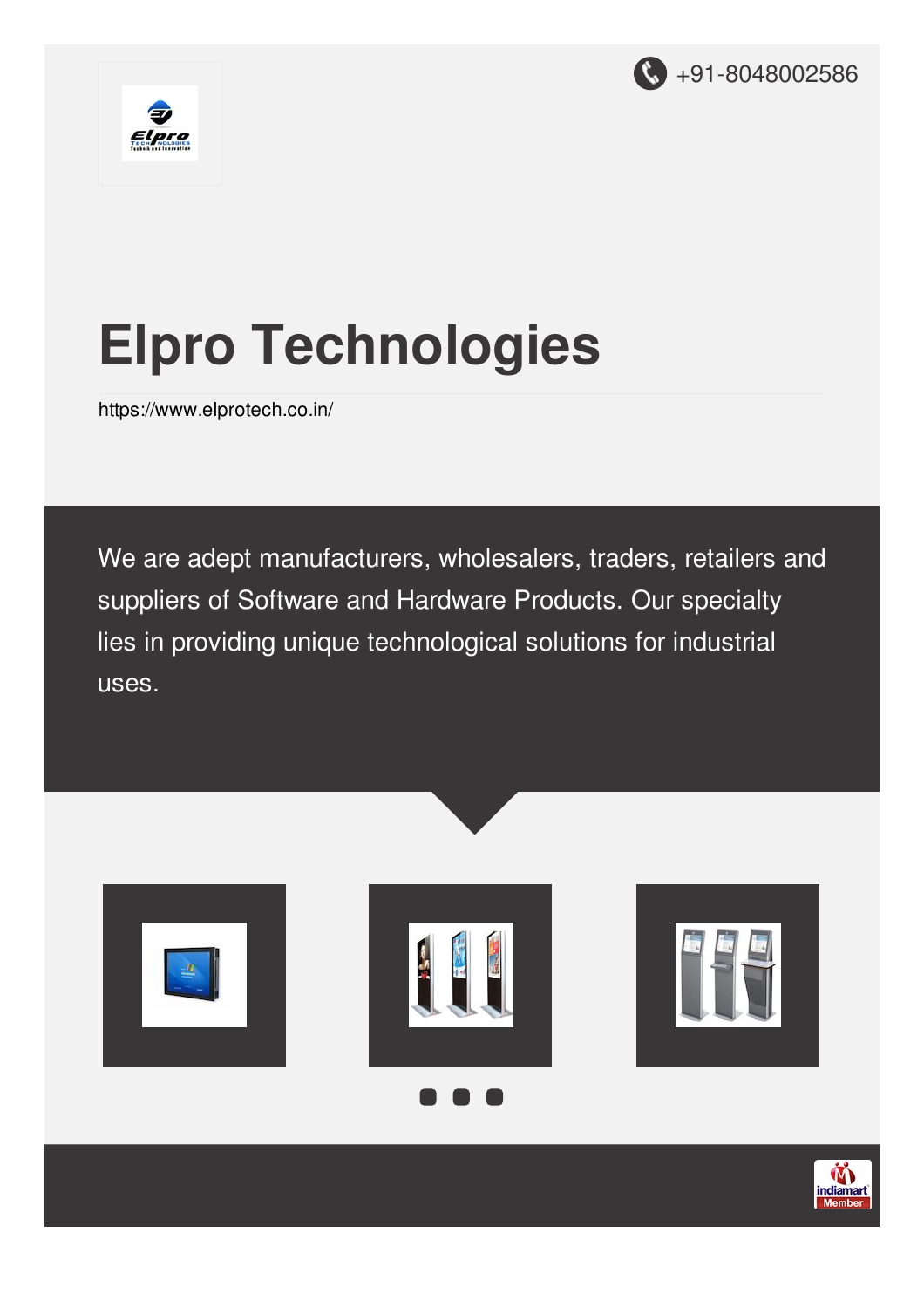# About Us

Our organization, **Elpro Technologies**, was established in the year **2007** as a prime manufacturer, wholesaler, trader, retailer and supplier of Software and Hardware Products. Our reputation within the industry is preceded by the production of a unique range of products which includes Industrial PC, Fanless Computer and Single Board Computer amongst a vast range of other functional products. We make extensive efforts to deliver the best services to our clients by constantly endeavoring to produce unmatched products that are unique to our organization. We strive to maintain cordial business dealings with our existing clients and yearn to incorporate more associations within our circle of mutual business productivity.

We established the premises of our organization within an infrastructural base of modern excellence. Our state of the art campus is segregated into various divisions pertaining to separate roles and responsibilities. Each department within our organization houses experienced professionals with vast industrial knowledge and experience, who work round the clock and render their best services to facilitate unhindered flow of productivity. Our manufacturing division makes full use of modern machinery embedded with precision software to ensure impeccable functionality in our products. We maintain a strict assurance of quality to help our clients avail productive and long lasting products. Our efforts lie in ensuring a fully satisfied base of...

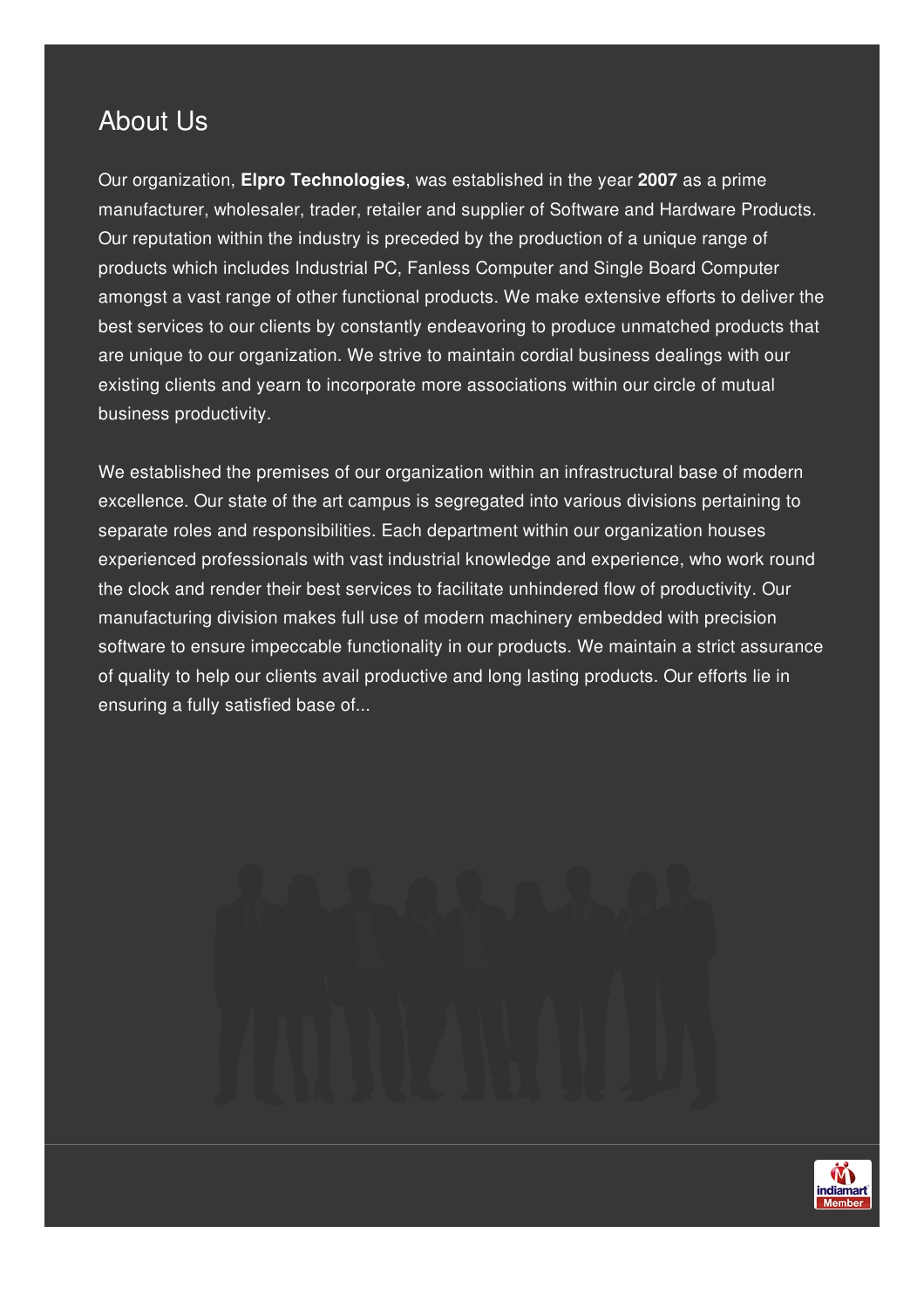#### **INDUSTRIAL COMPUTER**





Industrial Panel PC **Industrial LCD** Display



Industrial Panel PC Marine Grade PC





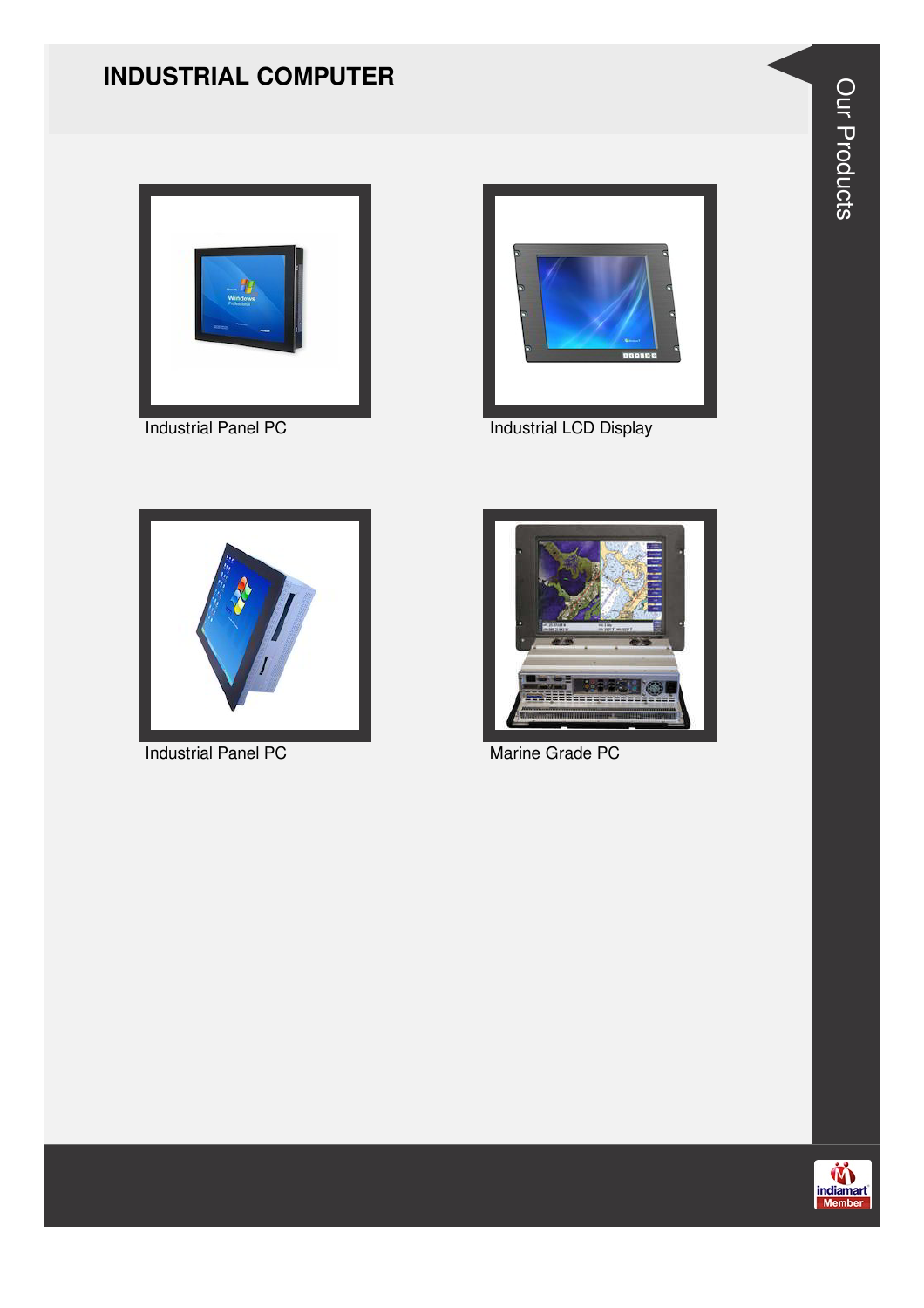## **DIGITAL STANDEE**



Digital Standee



Rectangle Digital Display Signage



**Hospitality Digital Signage** 



**Advertising Standee** 

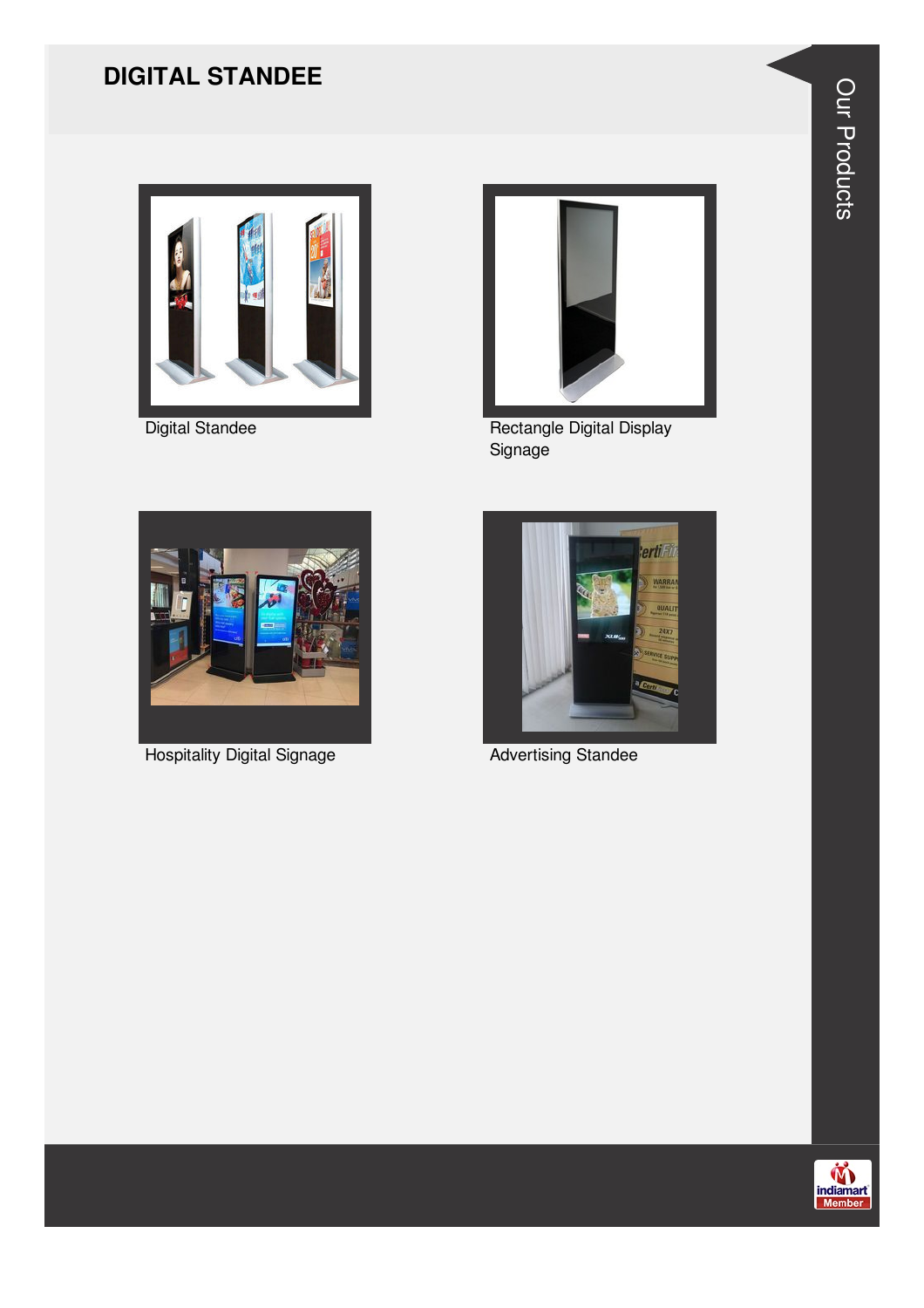#### **INFORMATION KIOSK**



Touch Screen Kiosk **Information Kiosk** 







Stand Alone Kiosk Dual Display Touch Screen Kiosk



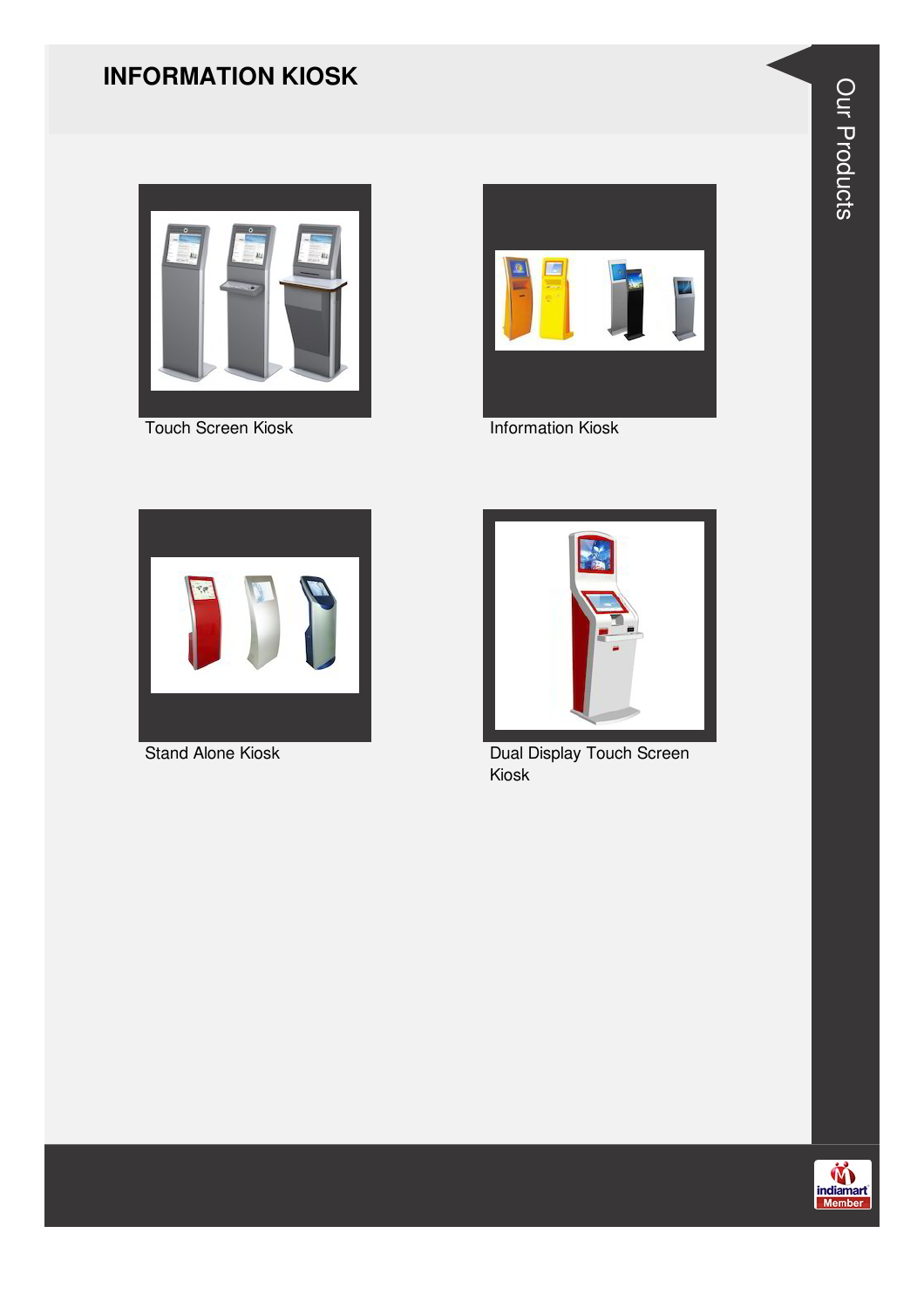### **TOUCH SCREEN MONITOR**





Touch Screen Monitor Multi Touch Touch Screen Monitor



Industrial Touch Screen Monitor



Rack Mount Touch Screen Monitor

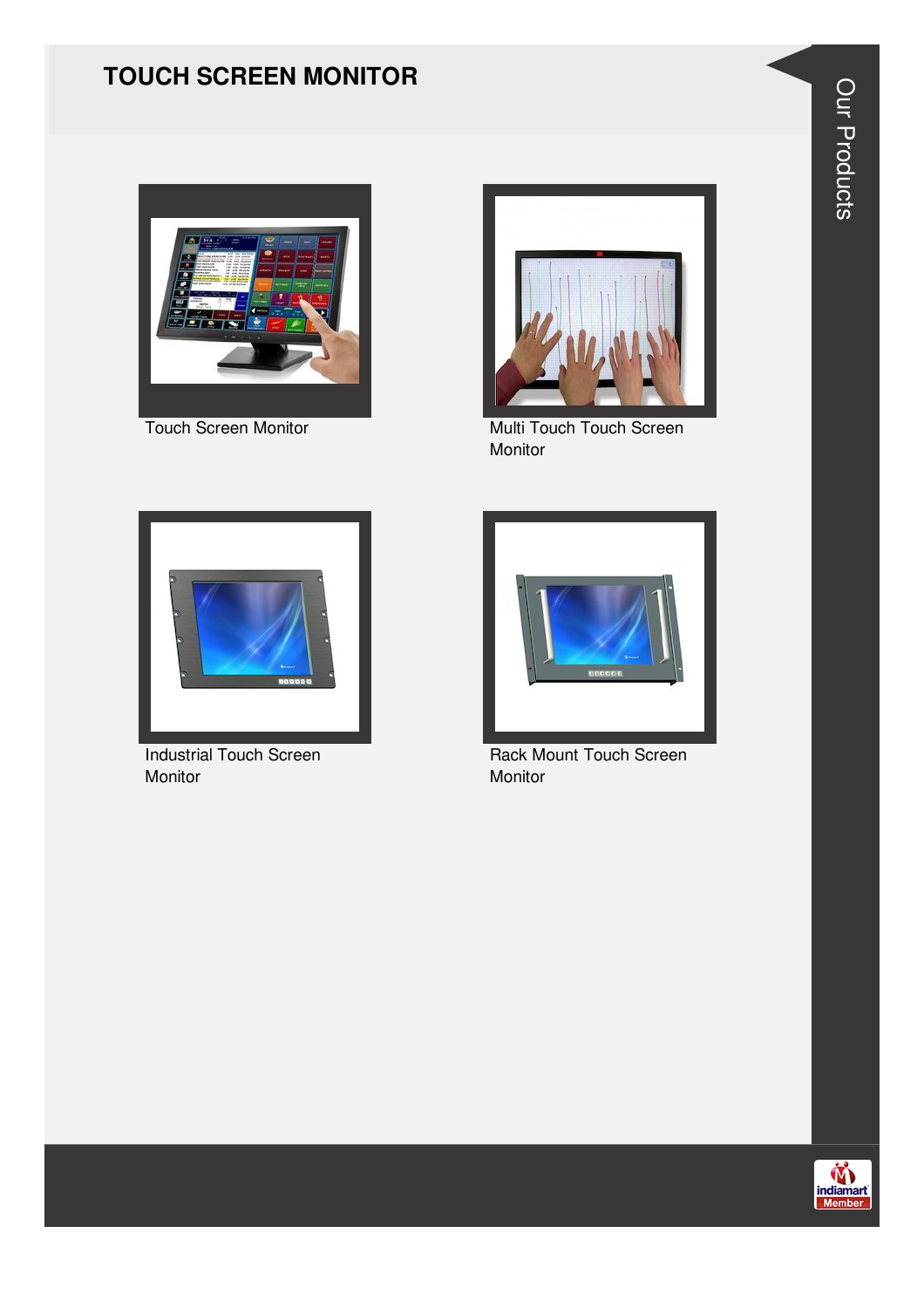## **TOUCH SCREEN**



**Touch Screen** 



**Projected Capacitive Touch** Screen



**Infrared Touch Screen** 



HMI Touchscreen Panel

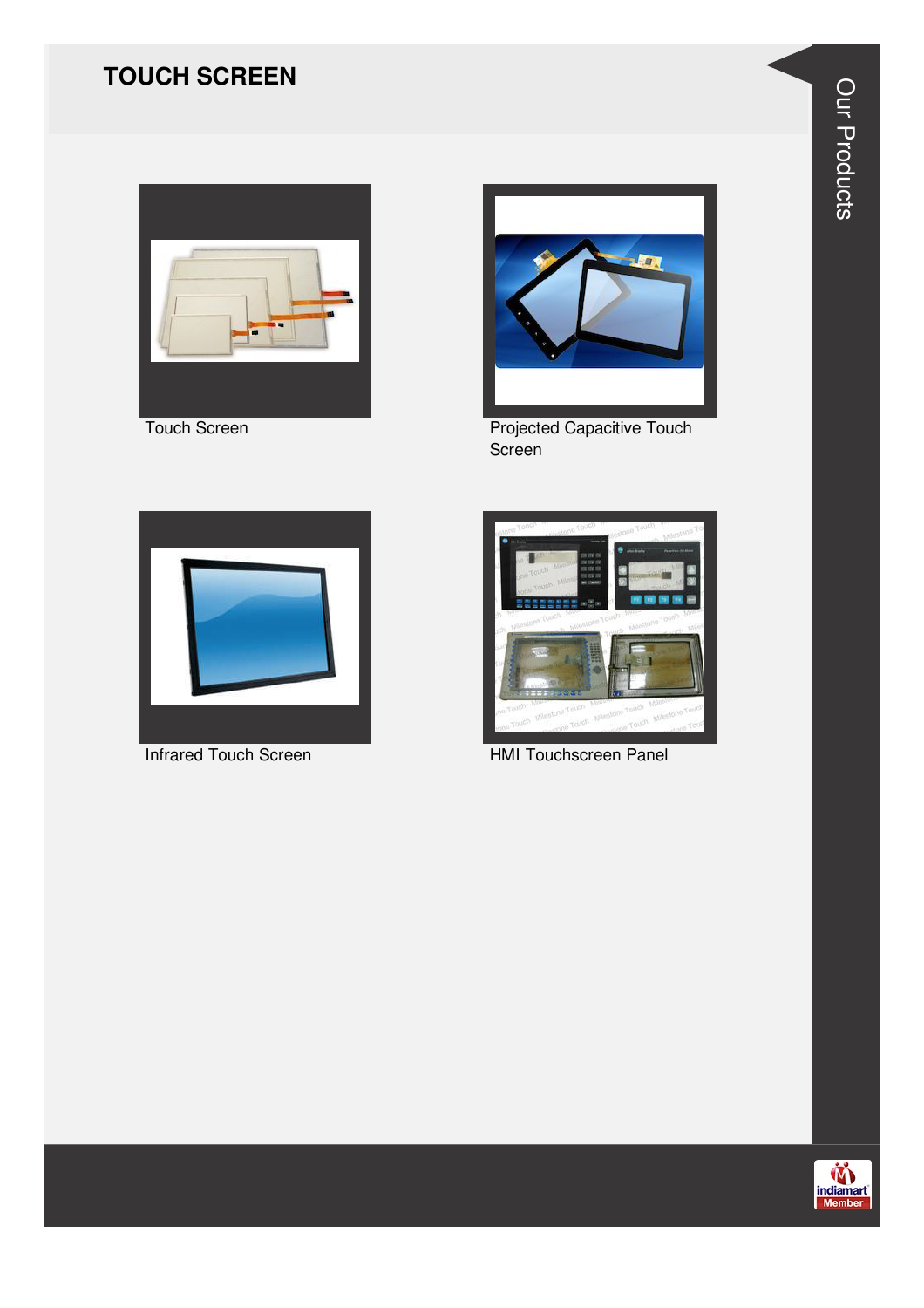#### **COMPUTER PERIPHERALS**





Rack Mount Chassis **Rack Mount Chassis** Rack Mount Chassis





LCD KVM Switch **Industrial Keyboard** 



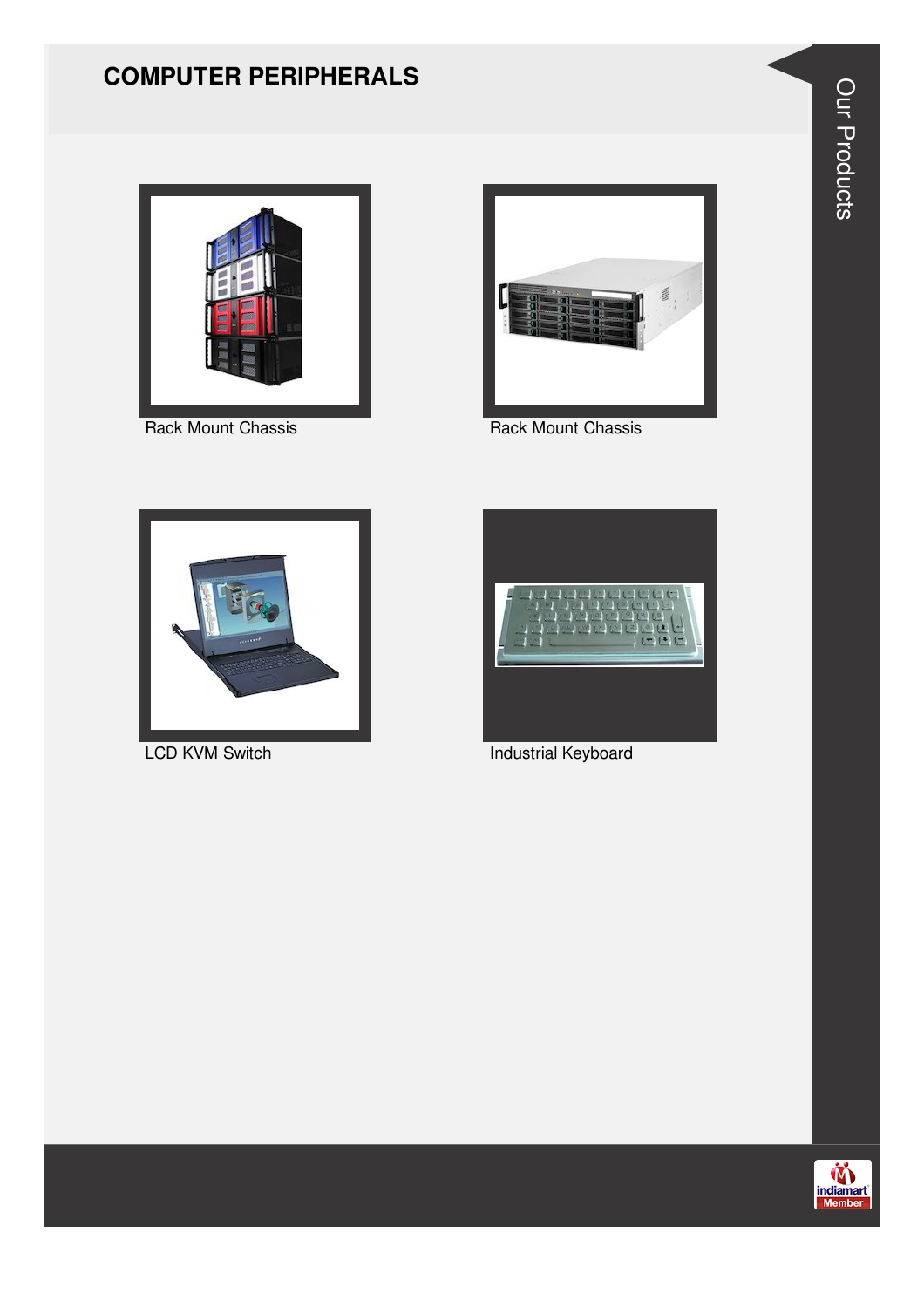#### **FANLESS COMPUTER**



Fanless Embedded PC



**Fanless Computer** 



**High Performance Fanless** CPU



Fanless Embedded Computers

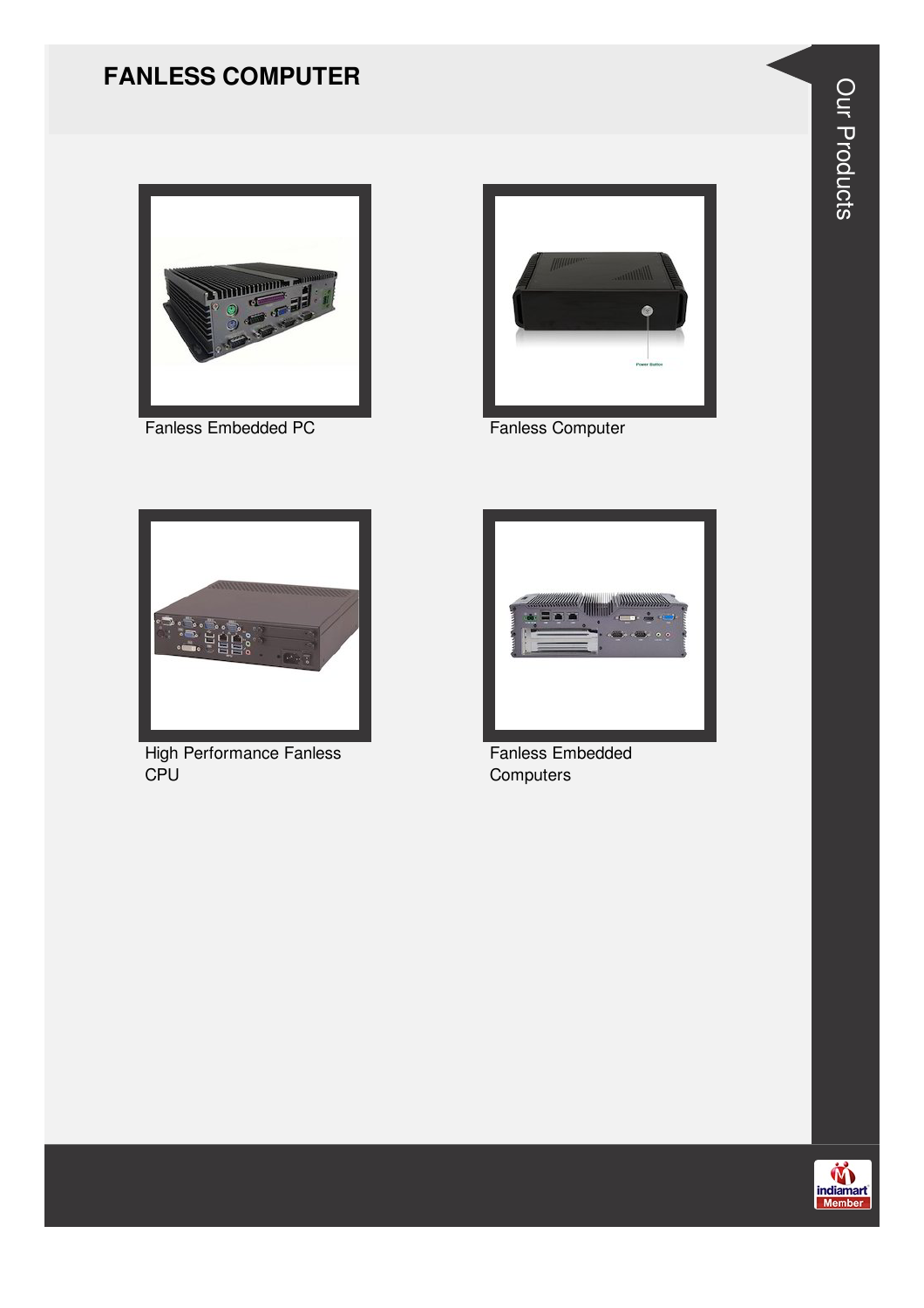## **DIGITAL SIGNAGE**



Digital Signage



Standalone Digital Signage



**Advertising Player** 



Floor Stand Digital Signage



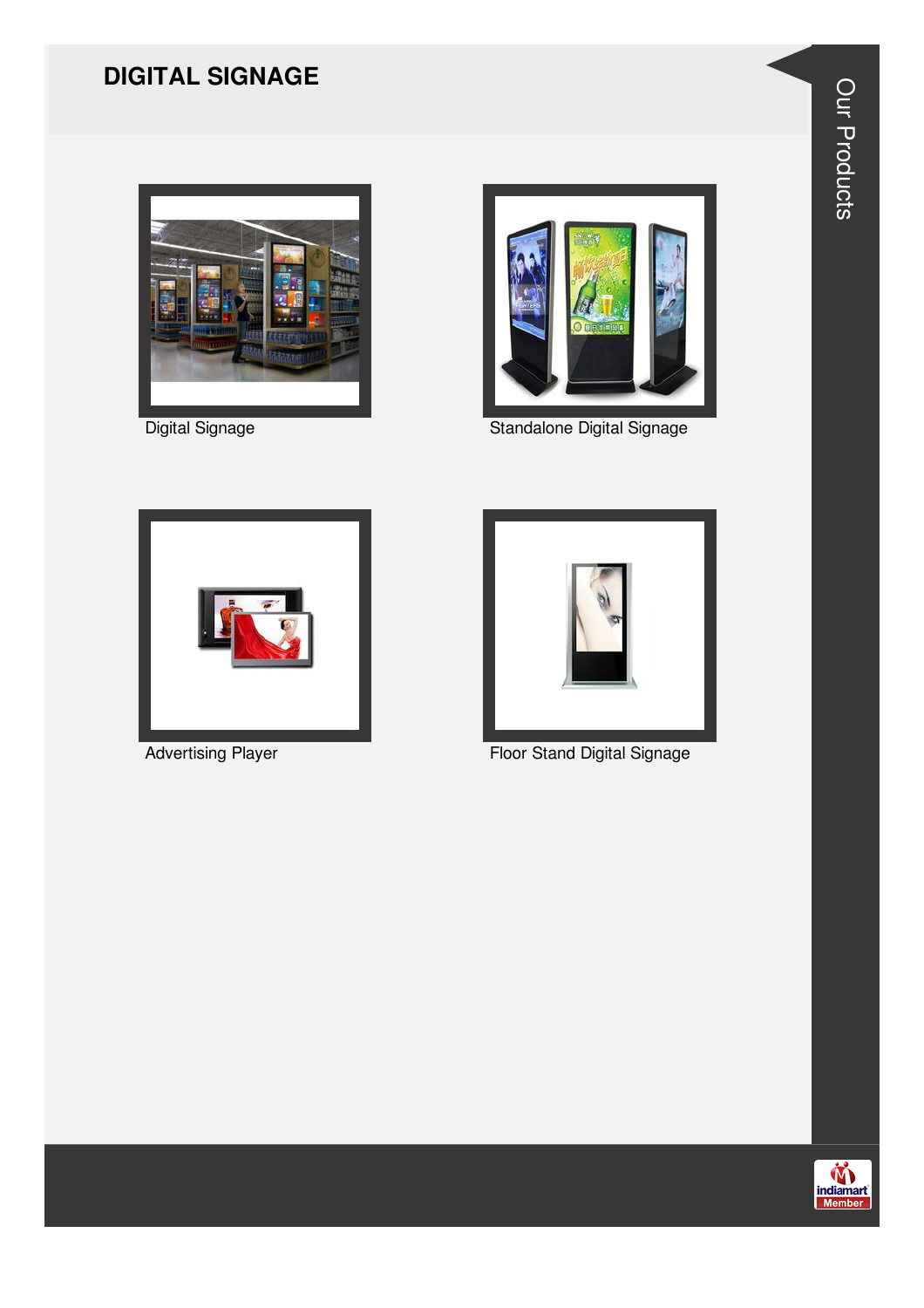#### **CONVERTERS**



RS232/485 to 4 Port RS485 HUB



RS232 to RS485 Converter Port Powered





RS232 Isolation Protector RS232 to RS485 Converter

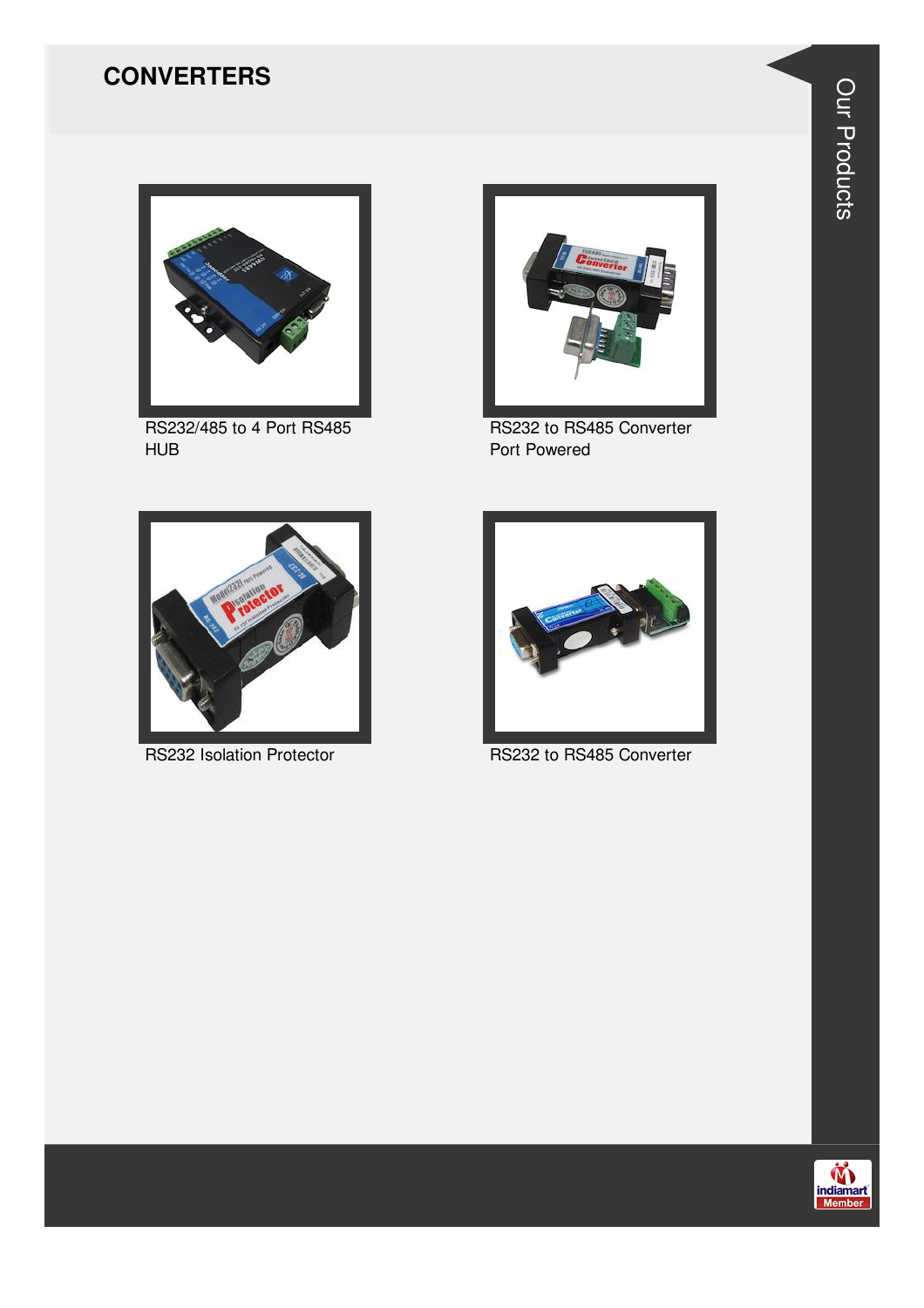## **AUTOMATION DEVICES**



Coin Acceptor



Multi Coin Acceptor



**Bill Acceptor** 



Coin Dispenser

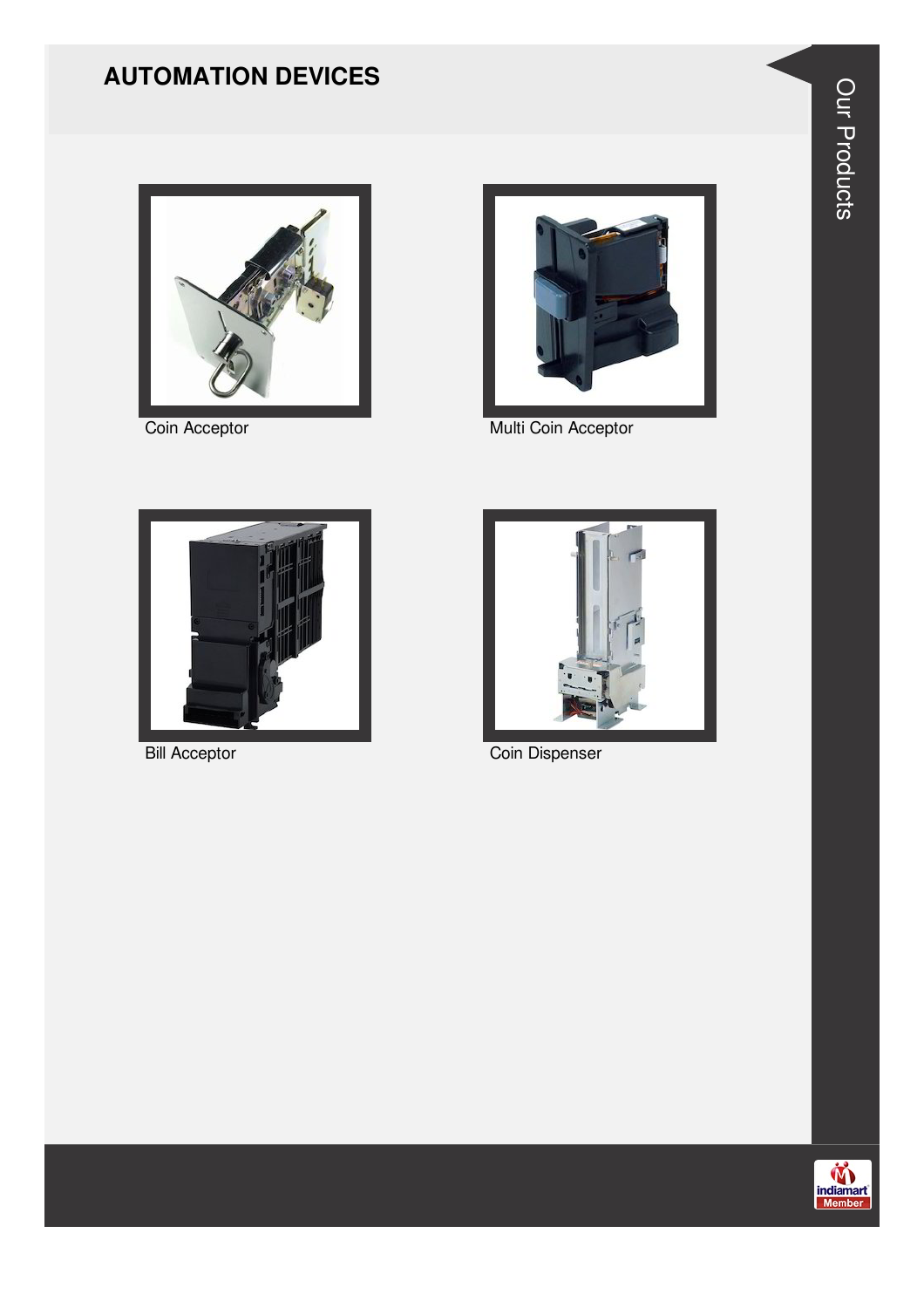#### **TELECOMMUNICATION PRODUCT**



Mobile Signal Jammer Mobile Signal Booster







GSM SMS Controller GSM SMS Alarm Controller



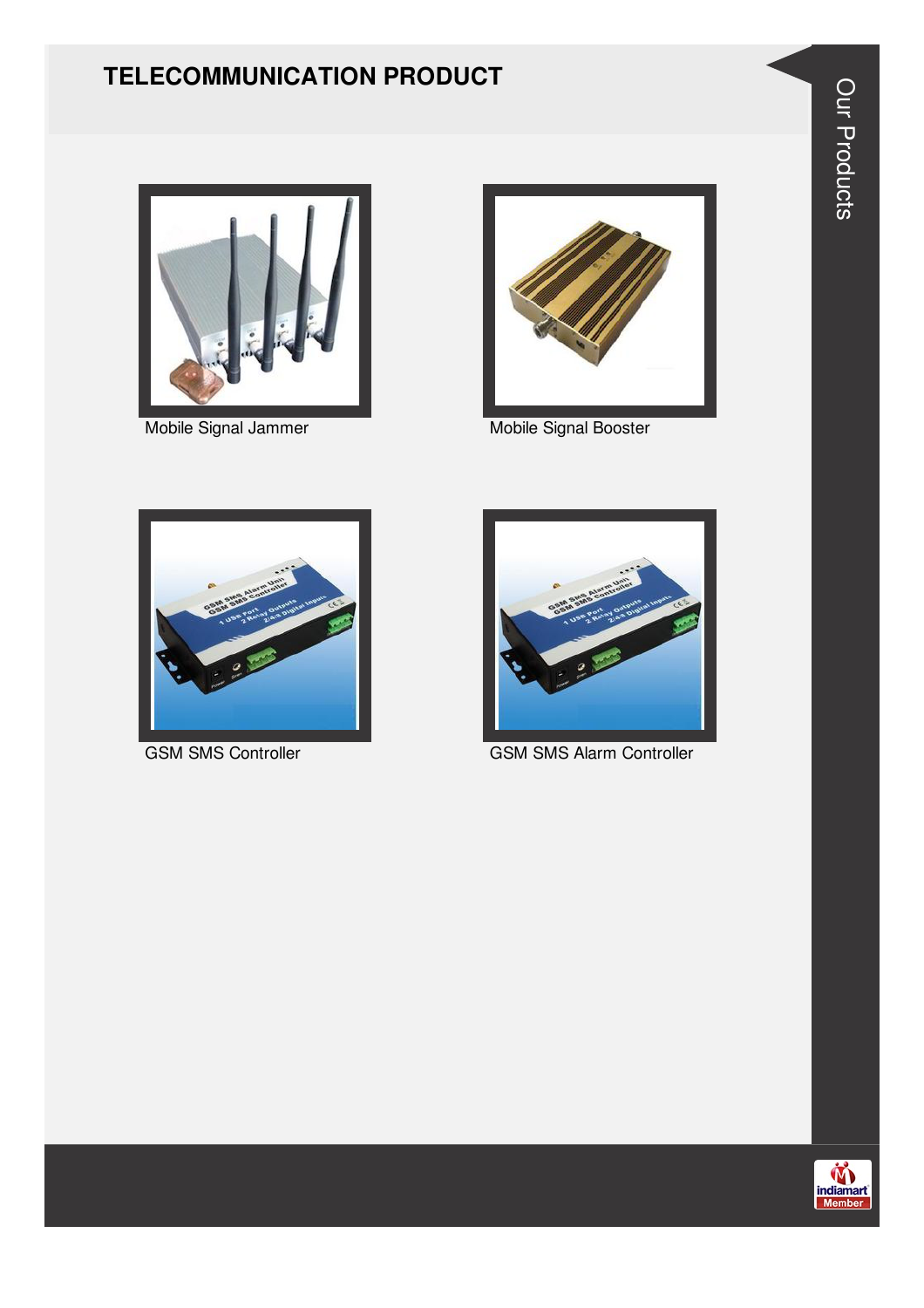#### **SINGLE BOARD COMPUTER**



**ISA Slot Motherboard** 



Mini ITX Motherboard



Embedded Motherboard



**Industrial Motherboard** 



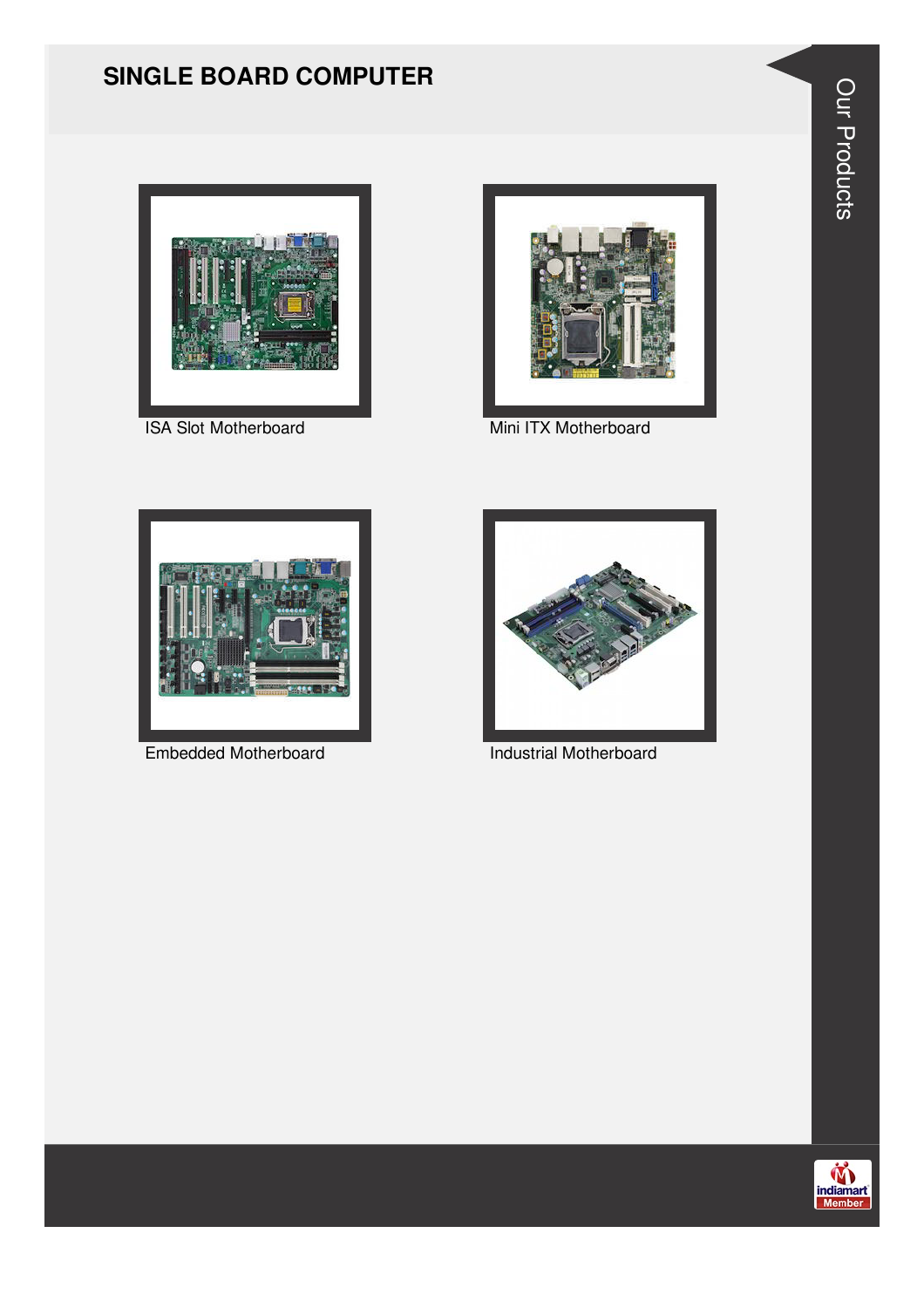#### **STAINLESS STEEL KEYBOARDS**



Industrial Grade IP65 Range Stainless Steel Keyboards



Industrial Grade IP65 Range Stainless Steel Keyboards



Industrial Grade IP65 Range Stainless Steel Keyboards

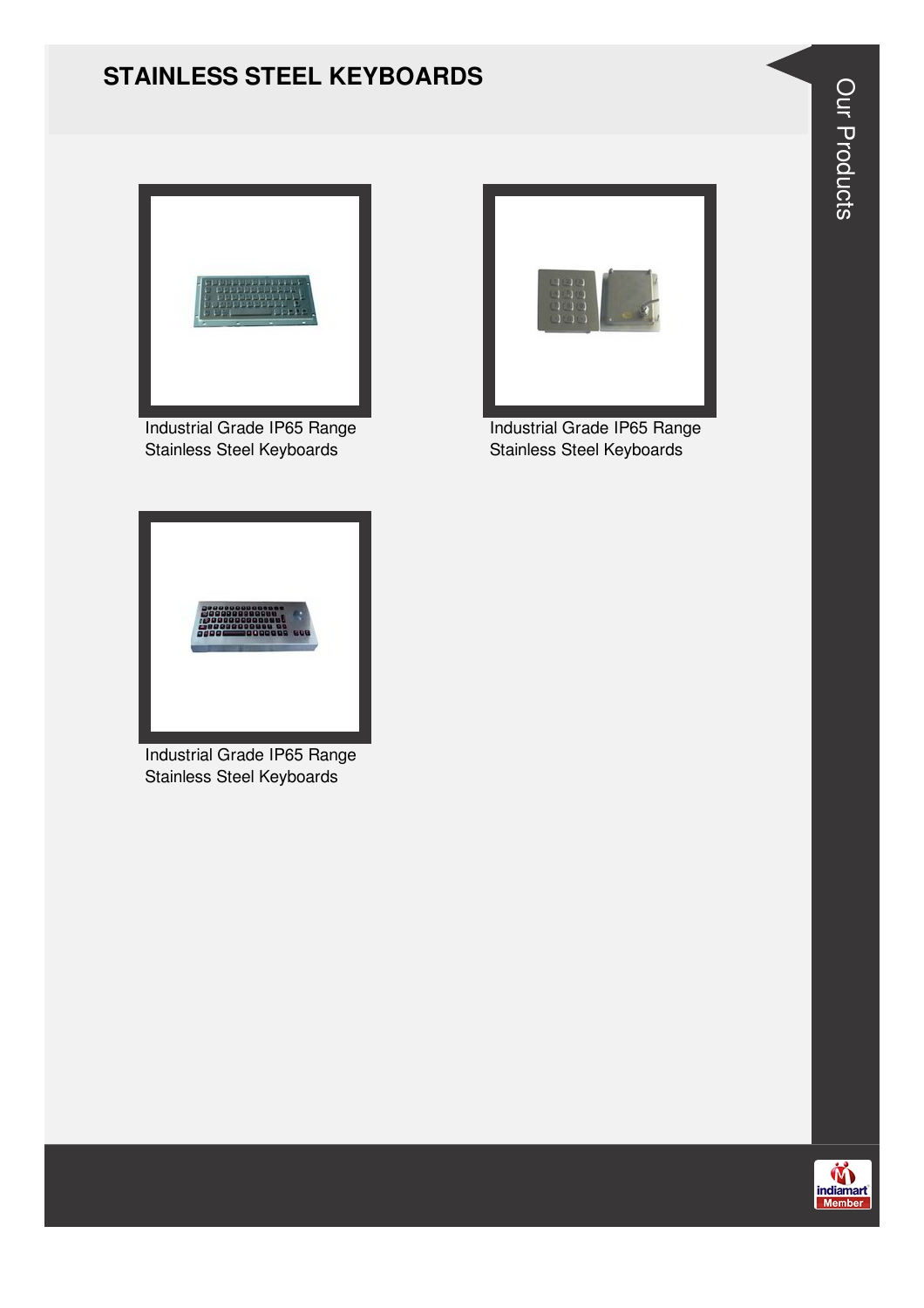#### **VIRTUAL DRESSING ROOM**





Virtual Dressing Room Virtual Dressing Kiosk





Virtual Dressing Mirror Virtual Dressing Showroom



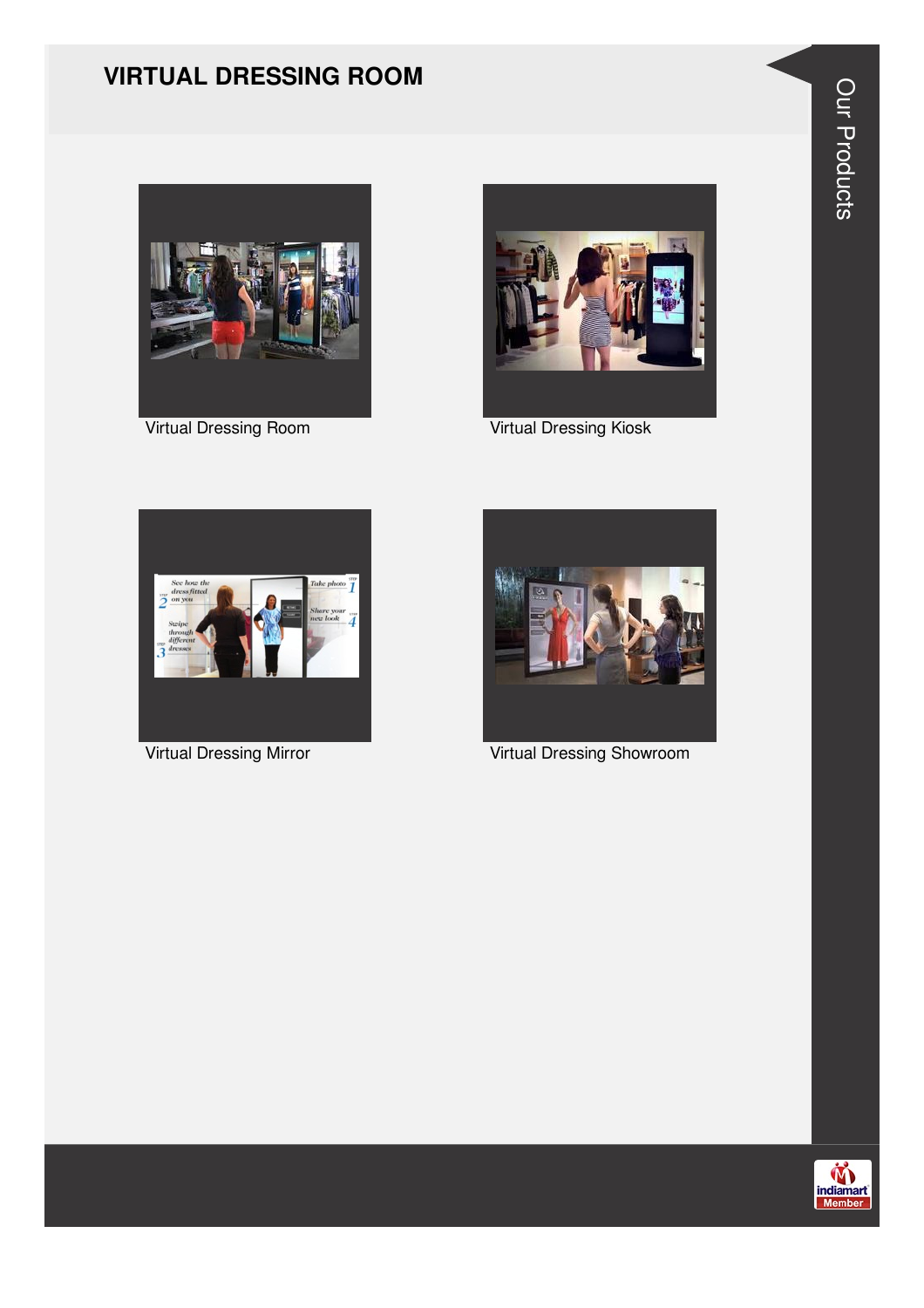## **OTHER PRODUCTS:**



Defense Grade PC



65" Digital Standee



Kiosk Systems



Table Touch Screen Kiosk

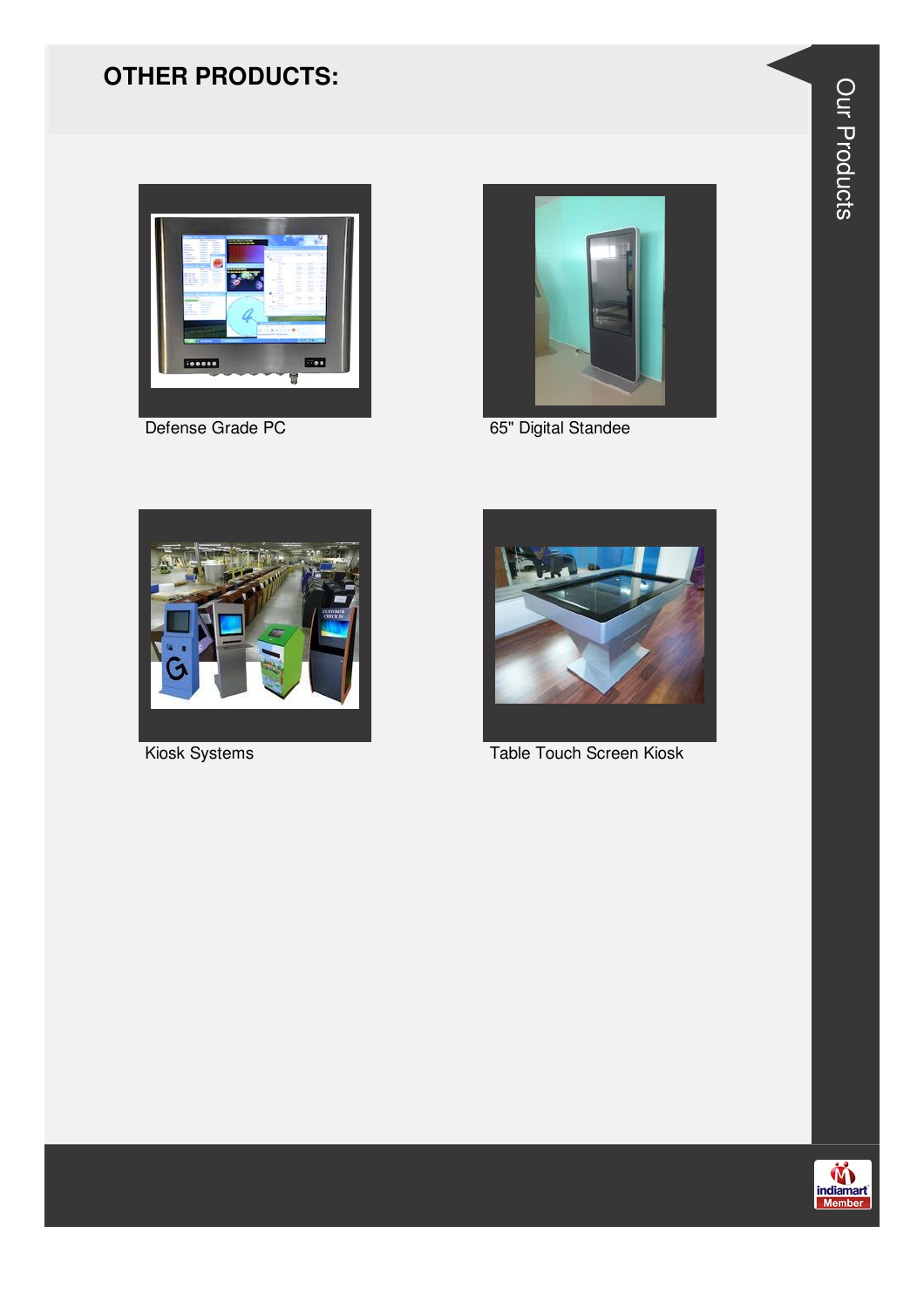#### **OTHER PRODUCTS:**



**IR Multi Touch Screen** 



**Trackball Keyboard** 



**HMI Human Machine** Interface



Android LCD Digital Signage



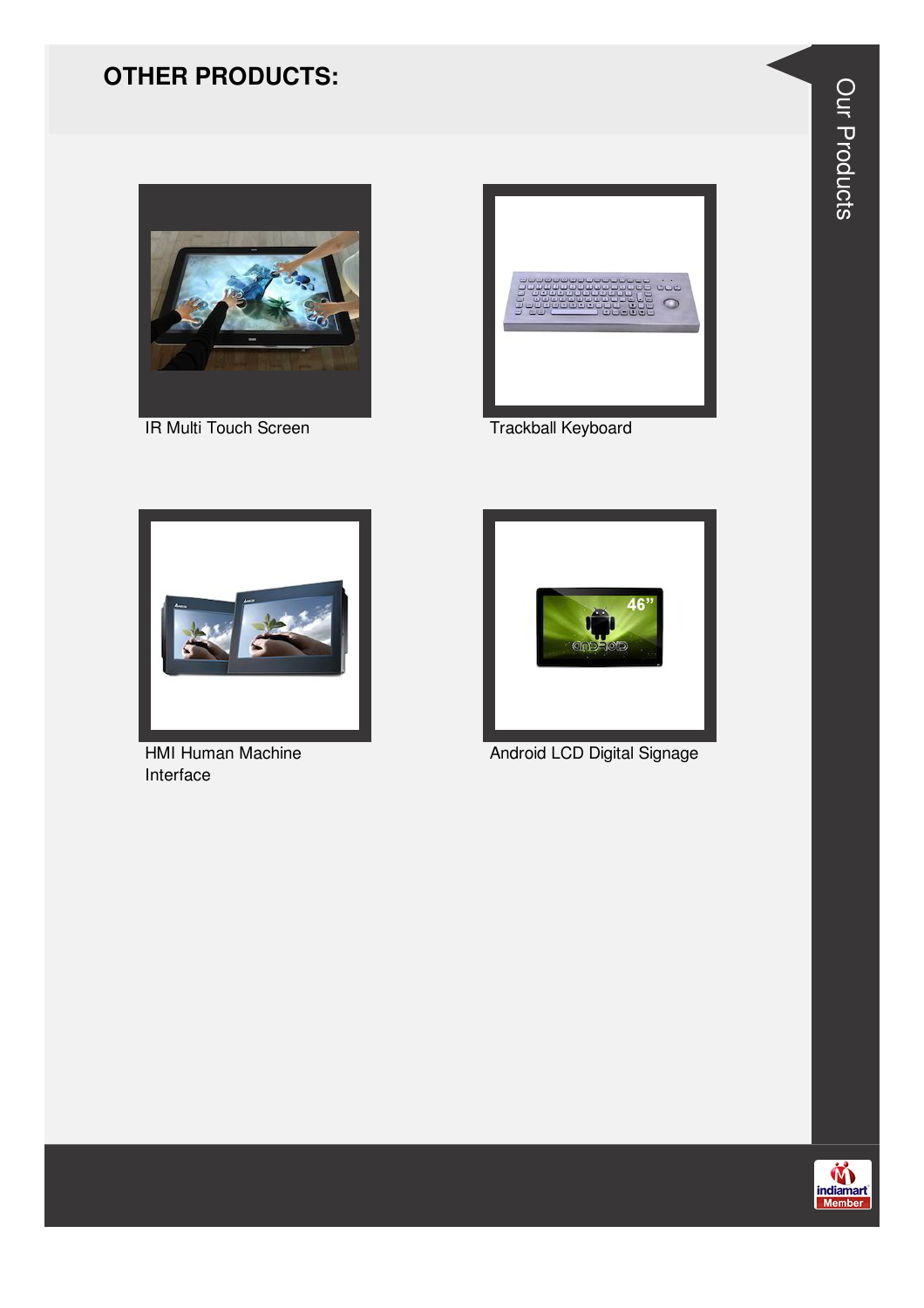## **OTHER PRODUCTS:**



USB to 4 Port RS232 Converter



Note Dispenser



**Touch Screen Panel** 



**Interactive Touch Screen Foil** 



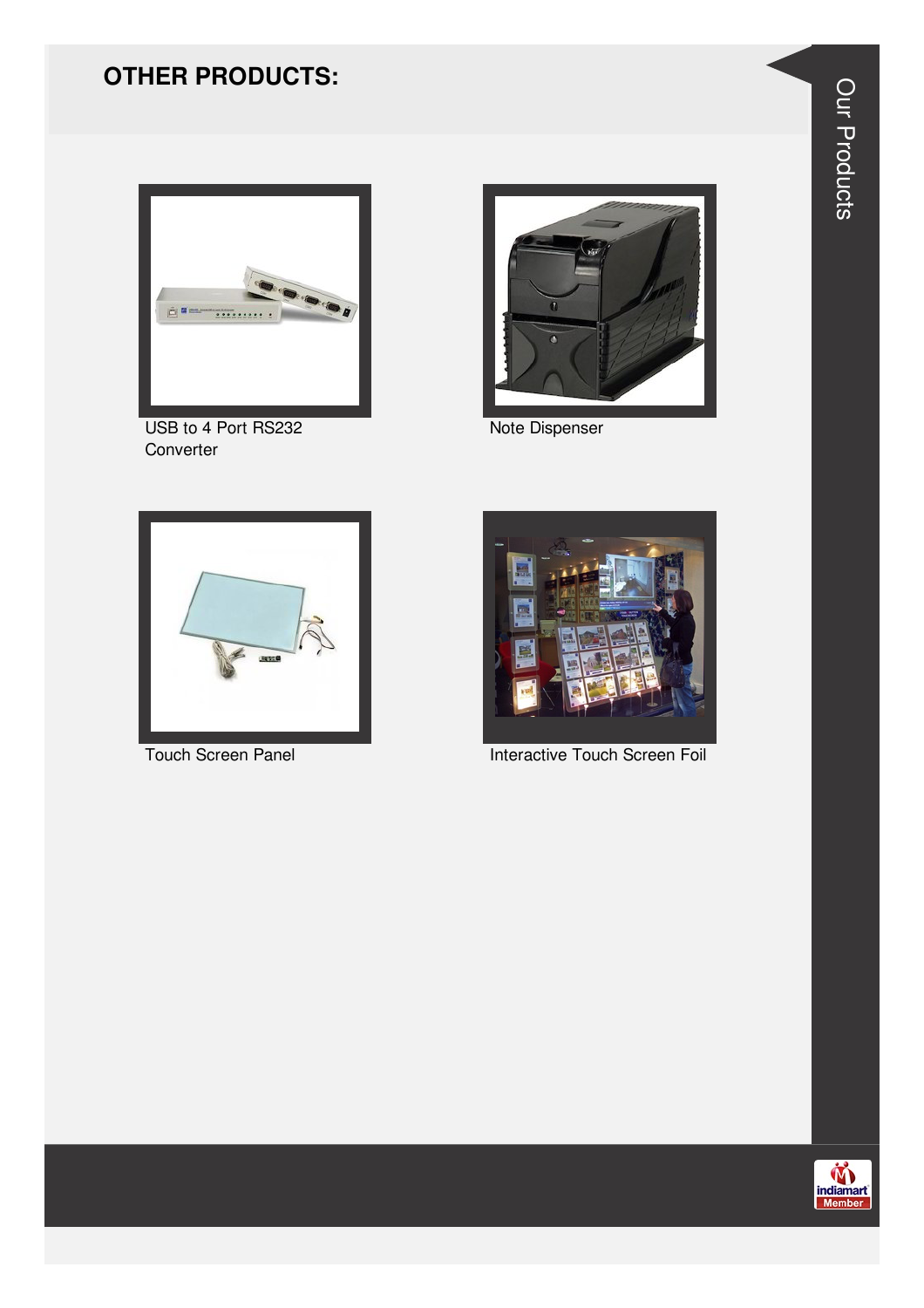# Factsheet

| Year of Establishment            | : 2007           |
|----------------------------------|------------------|
| <b>Nature of Business</b>        | : Manufacturer   |
| <b>Total Number of Employees</b> | : Upto 10 People |